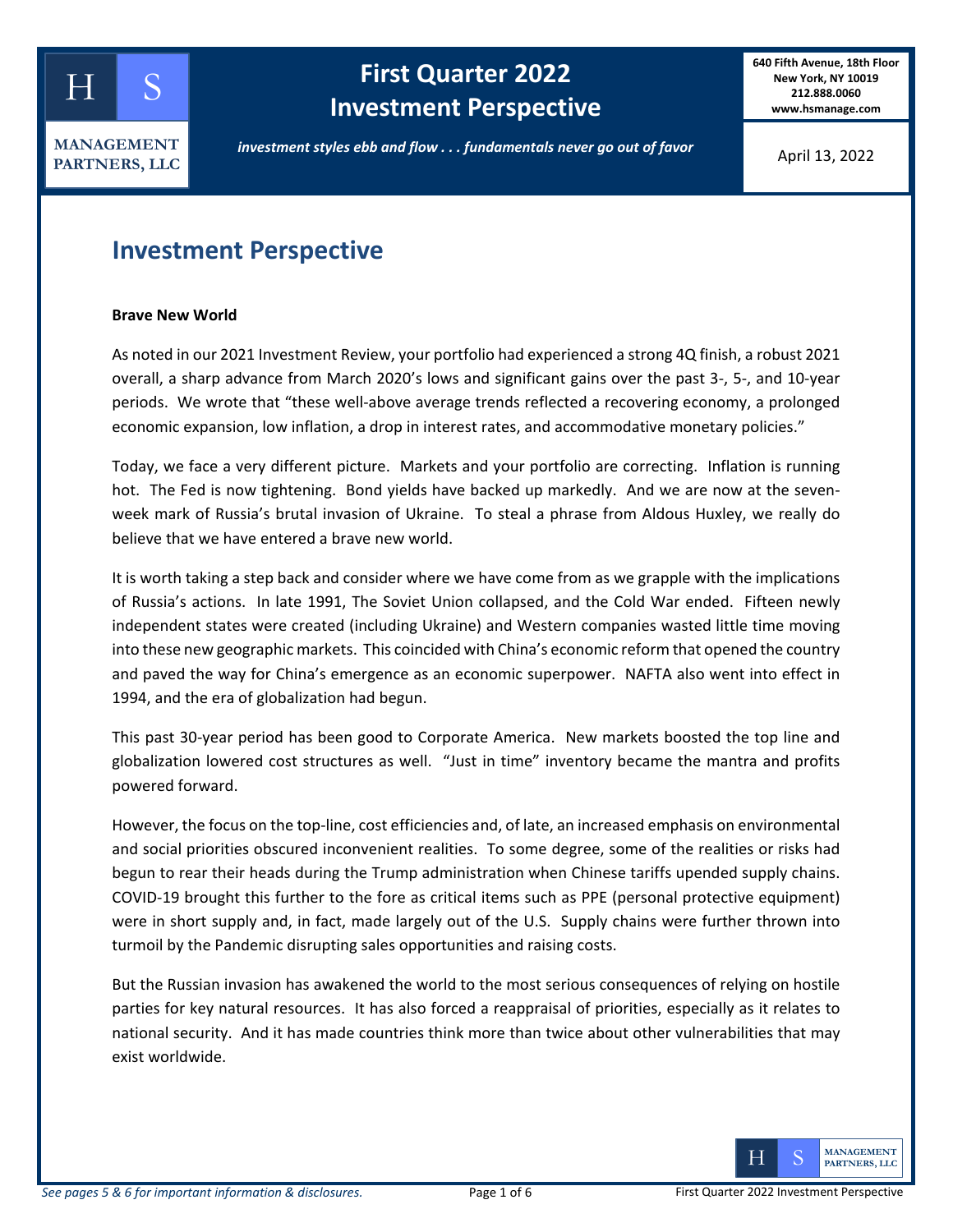Which brings us to today and how we are thinking about your portfolio in this post 2/24/22 Russian invasion of Ukraine world…this brave new world.

Our investment methodology focuses on quality businesses, growing earnings and cash flows, and a strict valuation discipline. Active management and a willingness to move across the continuum of quality growth companies also remains core to our investment playbook. These tenets set the guideposts as we adjust to changing times.

### **Investment Outlook**

Earlier on, we discussed the favorable backdrop for sales growth and margins stemming back to the early 1990's. It has also been a beneficial environment for price/earnings ratios, thanks to an almost 40-year decline in bond yields. When I started in the business back in the summer of 1982, the ten-year bond yield had recently come off a peak of almost 16%. Rates dropped persistently down to the 4% or so level in the mid 2000's before taking another leg down to about 2% in the 2010-2019 period, before plummeting below 1% during the Pandemic. This drop in the ten-year bond yield was led by extremely stimulative Federal Reserve monetary policy, which also coincided with aggressive fiscal spending. The problem now is that it has contributed to a big resurgence in inflation. As a result, the Fed has reversed course with Fed Fund rates on the rise and quantitative tightening on the horizon. This has led to an especially dramatic rise in the ten-year bond yield during the first quarter of 2022.



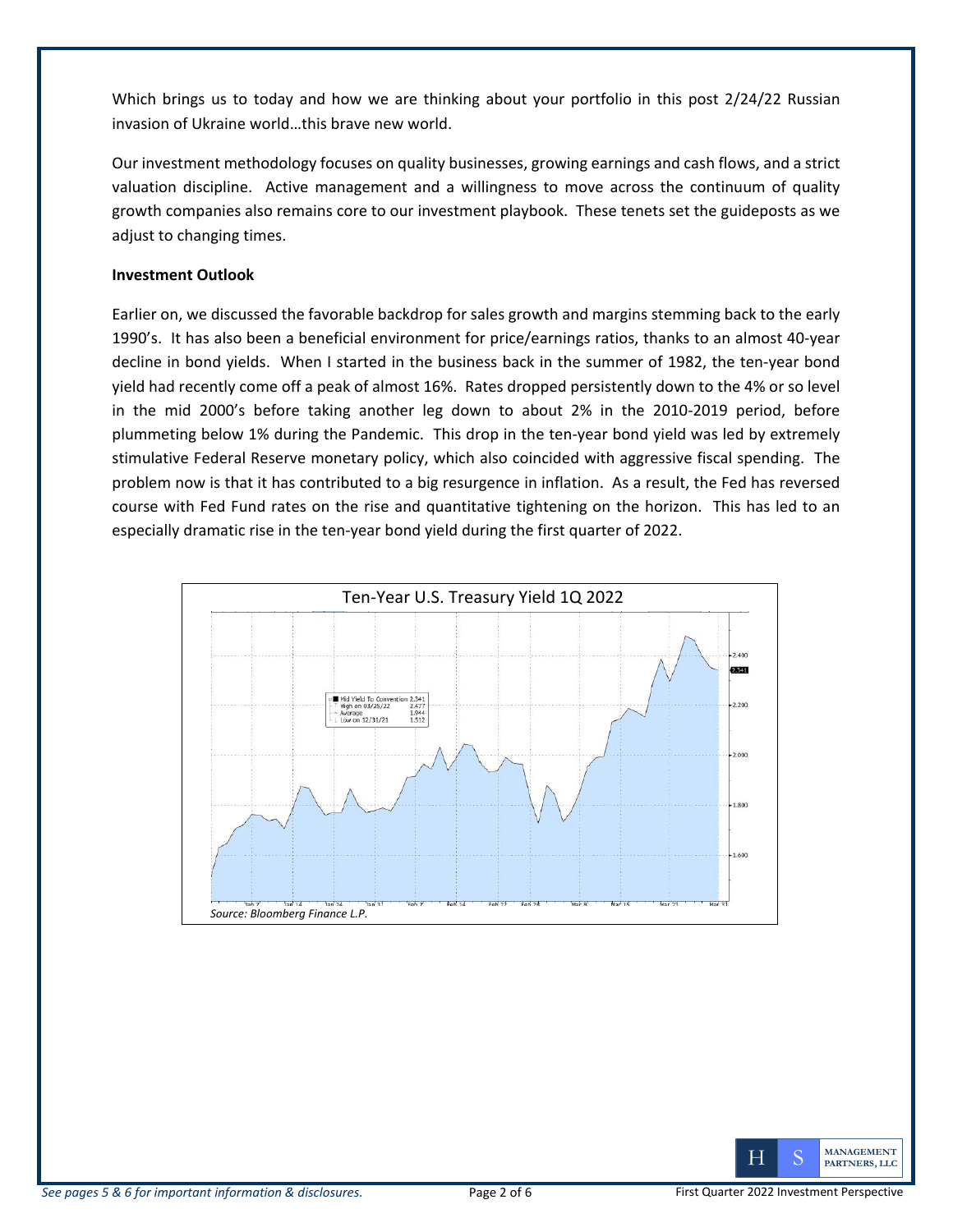Rising inflation and interest rates are not good for multiples and the pullback we witnessed in portfolios was driven by declining valuations. For perspective, your portfolio sold for 21.6X forward EPS estimates at year-end 2021 and then dropped to 18.5X by the end of the first quarter of 2022 so we lost a good three multiple points.



We ended the 1Q with a 5.4% earnings yield (inverse of the P/E ratio) with the 10-year bond yield at 2.34% (it has gone to 2.7% since then). We think the earnings yield/bond yield ratio looks attractive, even in the face of higher bond yields and note that when our Composite began 15 years ago, multiples were more than 20X (and the earnings yield less than 5%) in a world in which the bond yield was more than 4.6%. As we wrote last time "while rising yields can cause dislocations to valuation, we feel comfortable that we own our portfolio at reasonable levels and can face somewhat higher yields. Rising bond yields may well disproportionately pressure companies with high valuations and no cash flow." We continue to believe this is the case.

A more hawkish Fed will ultimately slow today's recovering economy. Jamie Dimon, JP Morgan's CEO, framed today's dilemma well in his 2022 Shareholder Letter: "I do not envy the Fed for what it must do next: The stronger the recovery, the higher the rates that follow (I believe that this could be significantly higher than the markets expect) and the stronger the quantitative tightening (QT). If the Fed gets it just right, we can have years of growth, and inflation will eventually start to recede. In any event, this process will cause lots of consternation and very volatile markets…rates will need to go up substantially. The Fed has a hard job to do so let's all wish them the best."

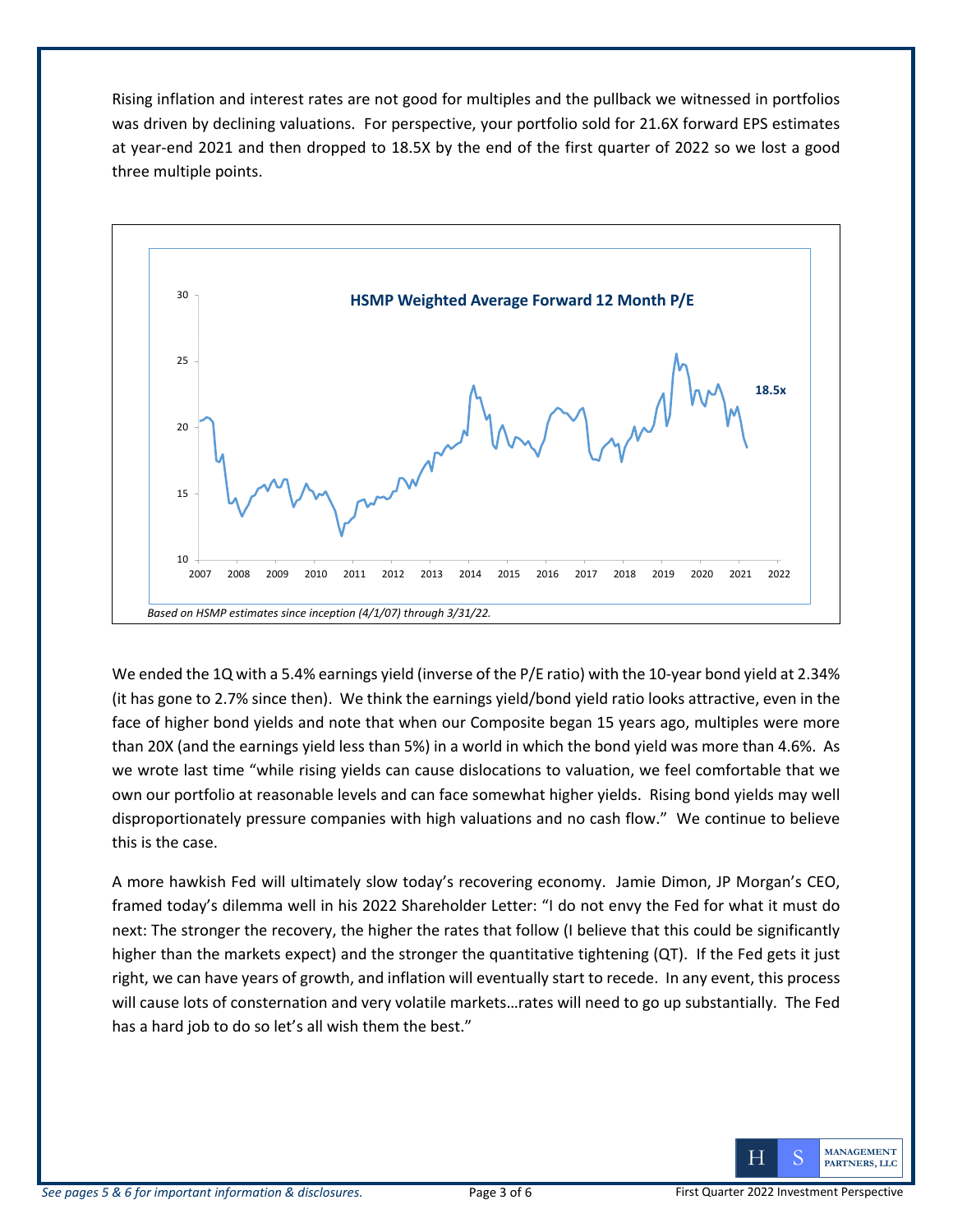Which ultimately brings us back to the building blocks of your portfolio. Future appreciation will largely be a function of earnings and price/earnings ratios. Your holdings are not immune from future economic slowdowns or recessions, but we believe they are inherently resilient companies, with robust free cash flow capabilities and strong balance sheets. We do not think valuations are extended and believe many fears have begun to be discounted into current price/earnings ratios. In addition, your portfolio sports a 1.8% dividend yield which adds to total returns and leaves ample funds available for other shareholder friendly activities, such as accretive share repurchase.

### **15 Years and Counting**

Our Composite hit the 15-year mark at the end of the first quarter of 2022. Since inception, over that interval, our Composite has compounded returns at a 12.8% annual post-fee rate (4/1/2007 through 3/31/2022). The power of this compounding shows that cumulative returns amounted to 512.3% in that period and that \$1 million invested at our start (4/1/2007) is now worth \$5,123,000. Needless to say, we have faced considerable challenges in that time, starting with the Financial Crisis in 2008, the Pandemic in 2020, and the Russian Invasion of Ukraine in 2022. As my partner Greg Nejmeh points out, three Black Swan events in 15 years.

As we go forward, we are committed to our sole focus on our concentrated quality growth methodology. This includes a strong valuation discipline and active management. Undoubtedly, we will face many challenges but believe this approach will serve our clients well in our drive toward absolute returns in the years ahead.

Many thanks to the incredible HS Management Partners team that has been assembled over the years and who work tirelessly on your behalf. My partners and I feel enormous pride at the professionalism, commitment, and culture that we see at work every day.

And thanks most of all to you, our clients, who have stood with us over the years, entrusting us with the management of your valuable assets. It is a responsibility that we take with utmost seriousness, and I can assure you that every member of the HS Management team is focused on doing the right thing for you each and every day.

Sincerely,

Harry W. Segalas

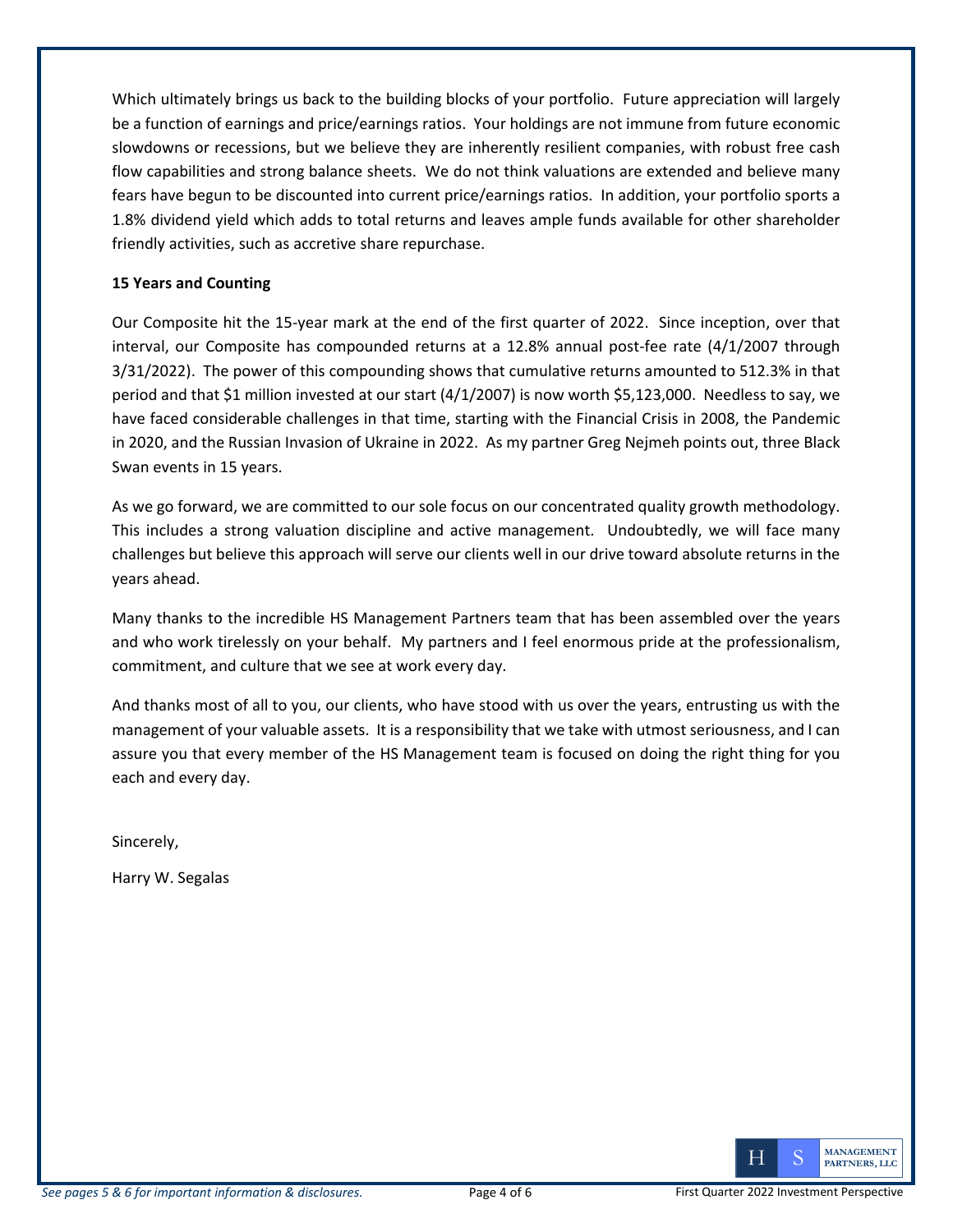## *Portfolio Profile (3/31/22)*

### **HSMP Composite Performance as of 3/31/22**

|                                           | <b>1Q22</b> | 1 Year | 3 Years<br><b>Annualized</b> | 5 Years<br><b>Annualized</b> | <b>10 Years</b><br><b>Annualized</b> | <b>Since Inception</b><br>4/1/07<br><b>Annualized</b> | <b>Since Inception</b><br>4/1/07<br><b>Cumulative</b> |
|-------------------------------------------|-------------|--------|------------------------------|------------------------------|--------------------------------------|-------------------------------------------------------|-------------------------------------------------------|
| HSMP Composite (Net)                      | $-8.1%$     | 10.7%  | 18.4%                        | 16.8%                        | 15.9%                                | 12.8%                                                 | 512.3%                                                |
| S&P 500 $^{\circ}$ Index                  | $-4.6%$     | 15.7%  | 18.9%                        | 16.0%                        | 14.6%                                | 10.3%                                                 | 333.0%                                                |
| Russell 1000 <sup>®</sup> Growth<br>Index | $-9.0%$     | 15.0%  | 23.6%                        | 20.9%                        | 17.0%                                | 12.9%                                                 | 518.6%                                                |

*Performance results are net of fees and include the reinvestment of dividends and other earnings. Past performance is not indicative of future results.* 



*Composite performance results since inception (4/01/07) through 3/31/22. Performance is net of fees and include the reinvestment of dividends and other earnings. Past performance is not indicative of future results.*